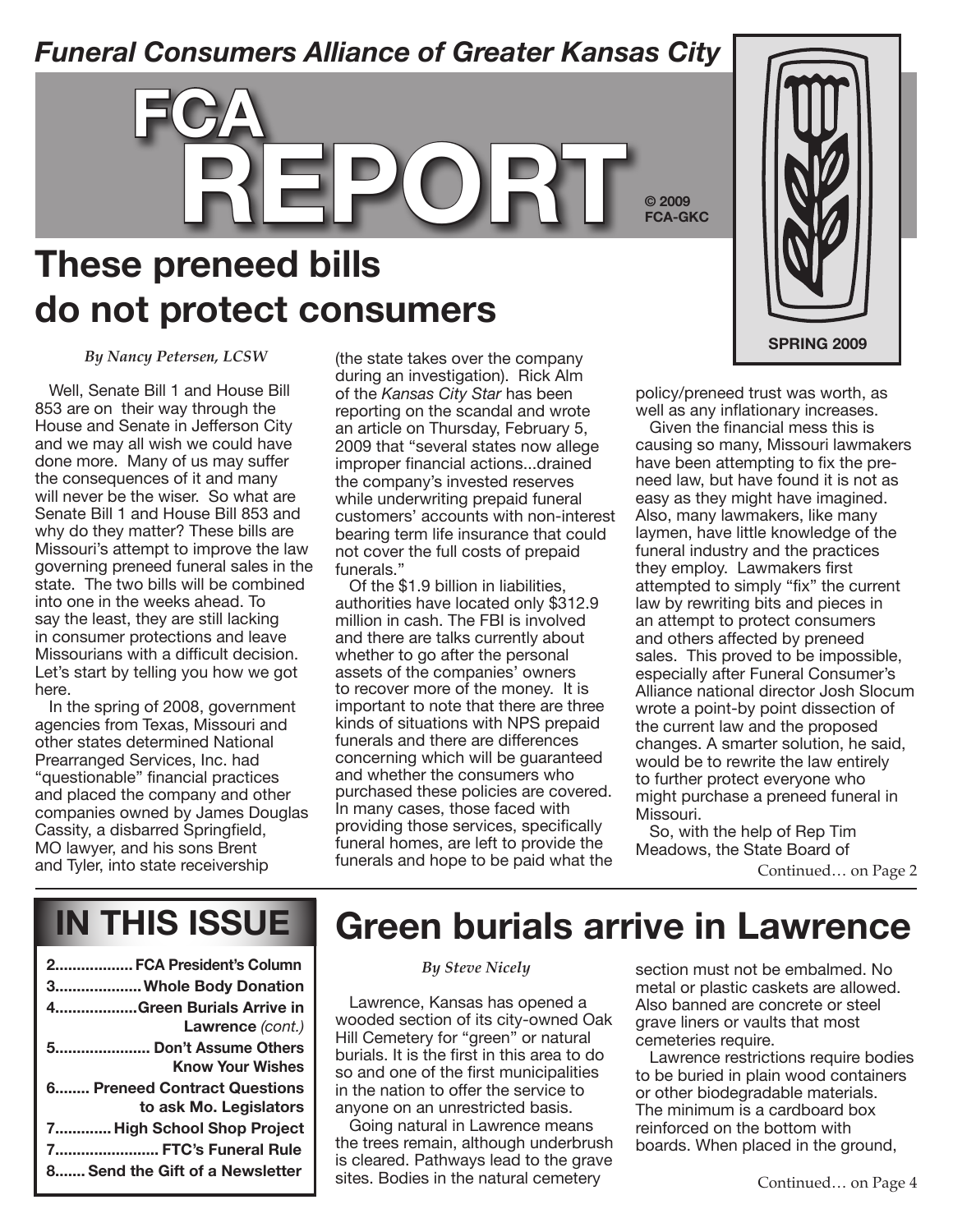# **One of Our Own Sits on the National FCA Board**

*By Bev McGill, FCA-GKC President*

A couple of years ago, after a presentation, a young woman came to us and thoughtfully said, "I think I'd like to be a part of your organization." Needless to say we could not accept her offer quickly enough. Our small dedicated board always seems to be stretched to and beyond capacity.

That young woman is Nancy Petersen, who has a master's of social work degree, a husband, and two small children. At that time Nancy was working at an area hospice. She now owns her own business, Home Helpers, a home care provider.

When Nancy first spoke to us we had no idea of the enormous talents she possessed. I continue to be amazed by her keen mind, her articulate delivery, and her wonderful sense of humor. In no time at all Nancy was giving our presentations at civic clubs and churches. Her knowledge and enthusiasm quickly wins over her audiences.

Although Nancy previously had no exposure to legislative issues she went to Jefferson City to attend hearings on the Missouri

Preneed law and also testified at the joint legislative committee hearing on that subject in Kansas City. Did I say she's a fast learner? Read her article on he preneed controversy on the cover of this newsletter.

Nancy wrote and received two grants for the local FCA/GKC. The money received from those grants helps with our ongoing expenses including the major expense of printing and mailing our newsletters.

Last summer, on Steve Kraske's KCUR Public Radio show, Nancy, and Mark Harris, author of the critically acclaimed book, "Grave Matters," were interviewed about Green Cemeteries. The show was so good it was repeated this past December. The radio interview was another first for Nancy. Again she fielded questions like a pro.

Last year Nancy traveled to Seattle to attend her first national Funeral Consumers Alliance Biennial convention. The FCA Biennials provide wonderful learning opportunities as well as time to connect with people from other affiliates across the country with like motivations and dedications.



*Bev McGill FCA-GKC President*

Lasting friendships evolve from these meetings.

And now Nancy's talents have been recognized by the National Funeral Consumers Alliance. Nancy has been elected to the national FCA board. Speaking from my personal time on the national board I can tell you she is in for the experience of a lifetime. She will be in contact with some of the brightest, most dedicated people she has ever met. She will be an outstanding addition. With a new administration in Washington, a strong national board is more important than ever. We hopefully can look forward to better enforcement of the Federal trade Commission Funeral Rule. Previously reported infractions were seldom acted on by the FTC.

### **These preneed bills do not protect consumers** (Continued from Page 1)

Embalmers and Funeral Directors began a working group whose meetings were open to the public. This group began the difficult task of rewriting the entire law. As you can imagine, difficulties arise when the interests of the consumer collide with the interests of funeral home owners and funeral directors whose lively hood is tied to the laws governing their businesses.

FCA has very clear points about what the new law should include. We pushed and continue to push for much more protection for the consumer and the monies paid into these preneed arrangements. FCA was supported by AARP and a few funeral home owners who understood how this would affect their business.

Currently Missouri ranks 44 out of the 50 states in trusting requirements, currently allowing the seller of the preneed policy to retain 20% of the monies paid as well as all the interest accrued. FCA believes Missouri should join the other 27 states that currently trust 100% of the monies as well as add all interest accrued to the trust to ensure the financial viability of the preneed contract when the death actually occurs.

Administrative fees are acceptable, but should be kept at a minimum. To show our support of these and other vital points, Josh Slocum, from the national FCA office in Vermont, and the local FCA-GKC Board attended some of the working group meetings in Jefferson City, corresponded with Rep Meadows and regularly sent

our opinions and thoughts about the issues to the State Board as the working group progressed through the summer months. House and Senate hearings were held in various places around the state and again, FCA attended and testified, stating our continued insistence that consumers be protected with 100% trusting of preneed payments, 100% portability and annual reporting of monies. We also argued for some sort of training or licensing of preneed salespersons and for lifting restrictions on public access to information on government regulation and licensing of prepaid funeral sellers.

What we did not know was that Senator Delbert Scott, District

Continued… on Page 6

### *Funeral Consumers Alliance of Greater Kansas City* | Page 2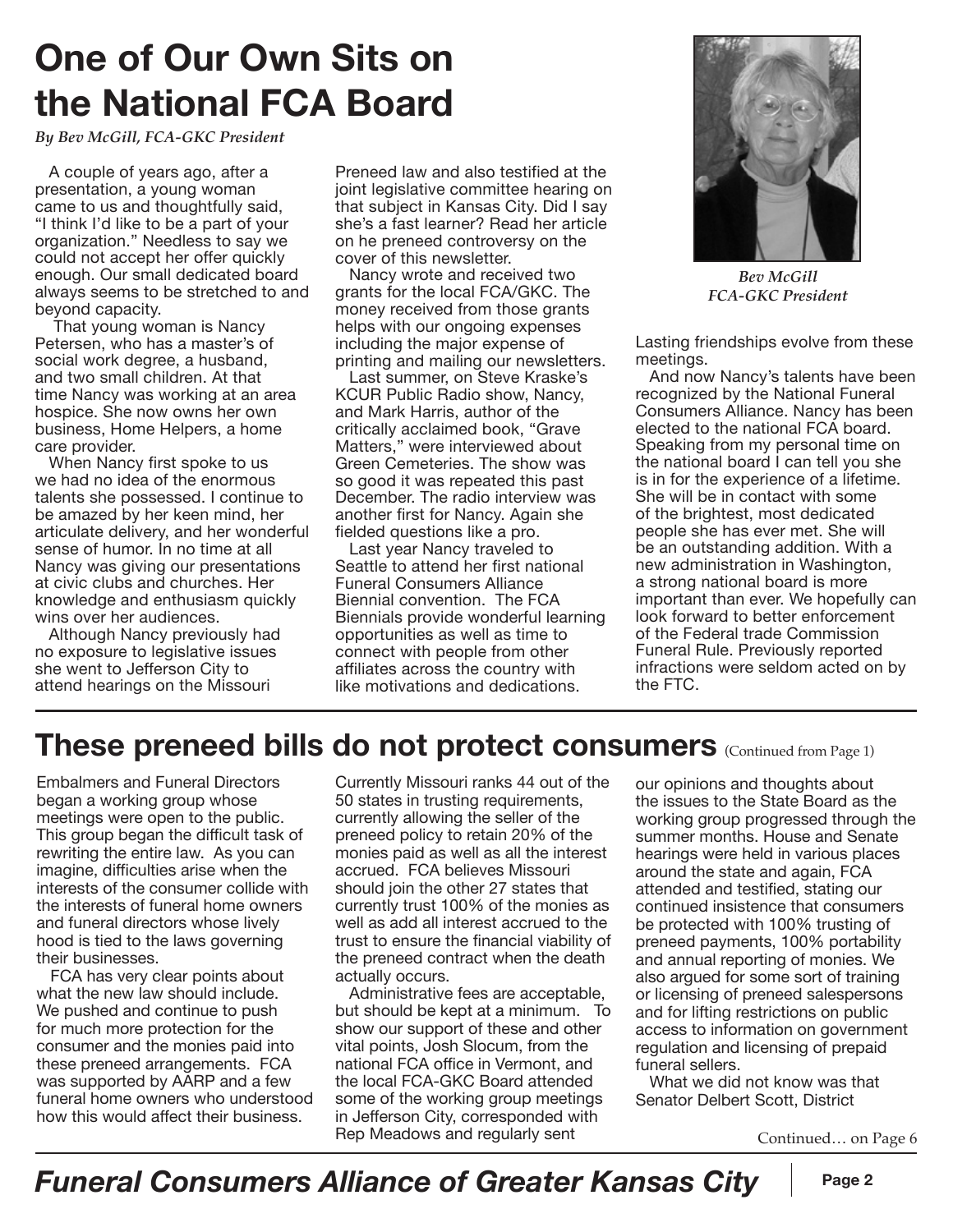# **Whole Body Donation at a Medical School**

*By Dr. Pamela P. Thomas and Gretchen L. Dunford*

#### **Why would you want to donate your body?**

One reason might be that the information one medical student learns from studying your body will be passed on to thousands of patients throughout his or her career. Some people donate because that's what they've done all of their lives; they have helped people, and they want to continue doing that. During a recent survey of donors to the Gift Body Program at Kansas City University of Medicine and Biosciences, we found that 60% of our donors are women, Caucasian, married or widowed, and worked in careers related to education or medicine. The men in our program (40%) were married, Caucasian, and worked in office, farming, or construction careers.

Many want to continue teaching, just like they did in life. Sometimes they want to "give back" because they've received such good medical care throughout their lives. Some donate in honor of their physician's school. Probably most people donate for simpler reasons. They would like their bodies to go to some use once they die, often reasoning that the body is "just the shell" and that since they're not really there any more, it might as well be put to good use and help someone learn something.

Some donate because it's one of the cheapest and simplest ways to die. Whole body donation takes a large burden off the family, both emotionally and financially, because the medical school usually pays for all or part of the transportation, embalming and cremation. The ashes are then buried, scattered or returned to the family in accordance with the family's wishes.

#### **So what happens when I donate?**

Most medical schools will send giftbody forms to the donor. The donor fills them out and the school keeps the completed forms on file until the



*The headstone in the cremation garden of the Kansas City University of Medicine and Bioscience has the Latin phrase Pro Bono Humani (for the good of mankind). After donated bodies are studied at the medical school, they are cremated. Families have the option of placing the ashes in the garden.*



*Dr. Pamela Thomas Gretchen Dunford*



time of death. A donor card is usually signed and laminated by the gift-body program and the donor carries it with them or gives a copy to their family. This is the most common method of body donation.

Some donation commitments are made by the next of kin who has the donor's Power of Attorney when the donor is unable to sign the papers for himself or herself. At the time of death, the donor's family, hospice worker, hospital or care facility calls the medical school's donor program. Some medical schools instruct the family to arrange transportation to the medical school. Some programs arrange and pay for transportation of the donor. Once the donor has been

used for purposes of medical education and research, most schools have a memorial service that involves students, faculty, and staff at the end of the school year. Many medical school donor programs invite families and friends of the donors as well. This can help loved ones find some closure. Some schools have memorial services where the ashes are buried or scattered and some are more of a "thank-you" service for the families.

Donating your body does have a negative side. The body will need to be transported to the medical school within 24-48 hours and this makes it difficult to wait for out-of-town relatives to arrive and say goodbye. With very few exceptions, the body is cremated when the studies are finished. It typically takes one to two years before the family receives the ashes. For example, if a donor arrives in February, they will typically not be used until the following August, or perhaps even later. Some people find it difficult to wait to receive the ashes, and not all schools return ashes to the family. Donation is considered "final disposition" of the body.

Body donation has it's pros and cons, just like everything else in life and death. One thing you can be sure of is that the medical students who are given the gift of body donation will learn many lessons that will be passed on to future generations.

*Gretchen Dunford is a second year medical student at Kansas City University of Medicine and Biosciences. She has a B.S. Degree in Biology and Women's Studies from Rockhurst University in Kansas City. Dr. Pam Thomas is Associate Professor of Anatomy at Kansas City University of Medicine and Biosciences and the Gift Body Director and the Local Secretary of the Missouri Anatomical Board.*

⌘⌘⌘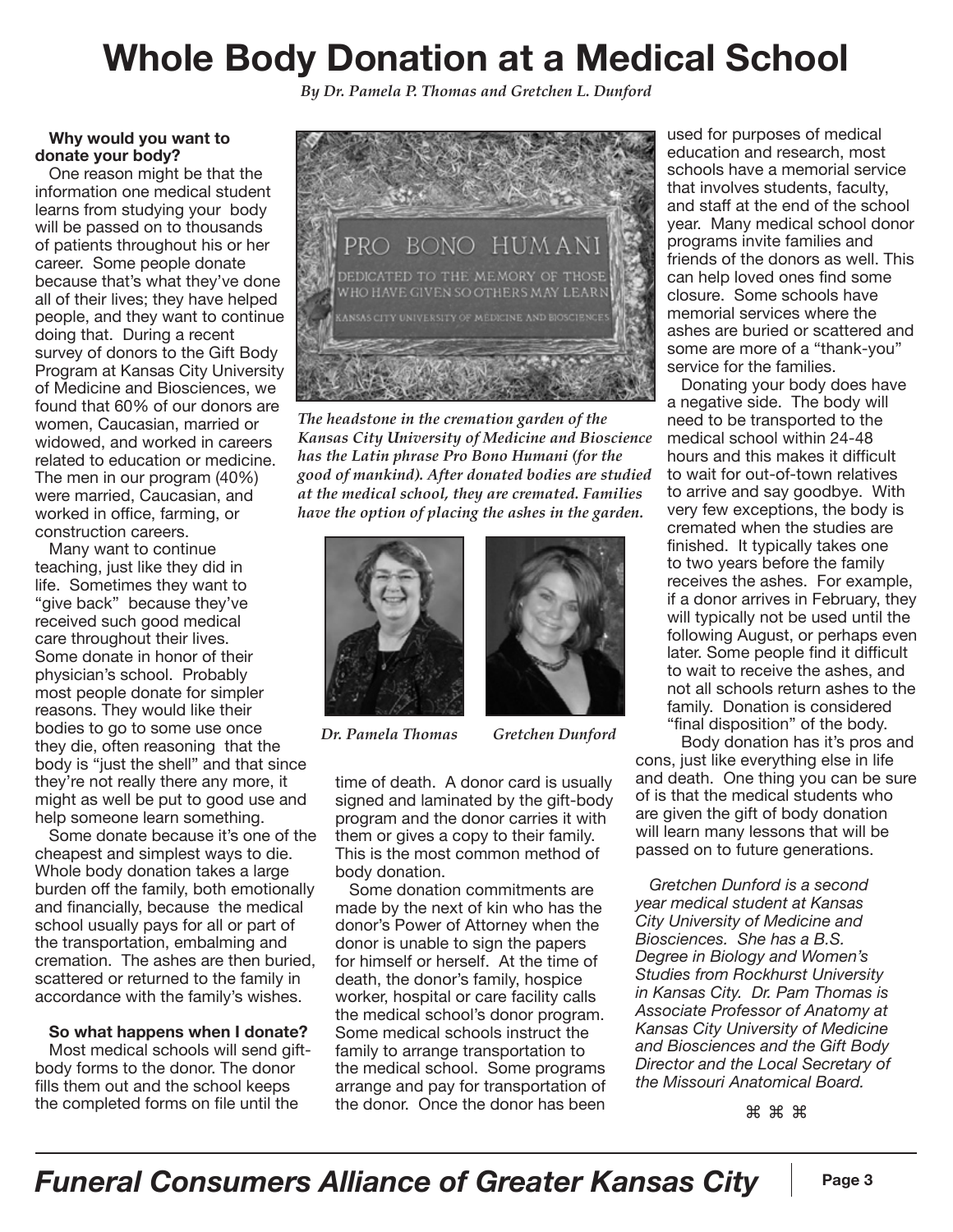## Green burials arrive in Lawrence (Continued from Page 1)

the box lid may be removed before the grave is filled to bring a shrouded body in more immediate contact with the earth. As the body decomposes, it rejoins the natural cycle of life, living again in the trees and other vegetation.

Similar practices were the standard method of burial throughout human history until the mid 19th century. The desire to preserve the remains of Civil War casualties for shipment back home to their families accelerated the practice of embalming in America. The practice gained broader acceptance after President Abraham Lincoln was assassinated. The train bearing his embalmed body made whistle stops in cities and towns. Throngs of mourners, over a million of them, passed through to view the body and pay their respects.

Today, a growing minority of environmentally-conscious people seek the opportunity for old fashioned natural burial when their time comes. It is not a practice that many in the profit-oriented funeral industry welcome with open arms. Inexpensive shrouds and cardboard boxes? No embalming? No concrete grave liners? Where's the profit in that? Still, many service-oriented funeral directors help families bury their dead naturally according to the families' wishes.

It is the cemetery operators who seem to be dragging their feet. Most require the use of concrete grave liners so they can pack the dirt when refilling the graves and have a smooth surface for mowing. Otherwise there's an uneven surface that settles as time passes - too much maintenance trouble and no grave liner sales.

Leave it to the progressive college town of Lawrence to break ranks. A discussion of green burials on a National Public Radio show last year caught the ear of Lawrence City Commissioner Dennis (Boog) Highberger, who counts himself among those who try to harmonize



*Lawrence City Commissioner Dennis "Boog" Highberger stands in the natural burial section of Oak Hill cemetery.*

their lives with the environment.

"And a lot of us would like to minimize our impact on the planet on our way out," Highberger said, standing on the edge of the mature forest along the northwest section of Oak Hill Cemetery.

Highberger's green cemetery proposal received the unanimous approval of the city commission and the cooperation of two of the city's three funeral directors, Larry McElwain of Warren McElwain Mortuary and Bart Yost of Rumsey-Yost Funeral Home. The sometimes alarming tendency of unpreserved bodies to emit a variety of noises and to leak fluids when moved were practical matters that Yost and McElwain raised at meetings with city officials. They won the minimum requirement of a reinforced cardboard box to stabilize the body. Assistant City Administrator Cynthia Boecker said the city wanted to begin cautiously and may modify its guidelines as it gathers experience.

The Funeral Consumers Alliance maintains that the human race dealt with such things for eons prior to the widespread practice of embalming and certainly can learn those lessons again. Regardless, the Funeral Consumers Alliance of Greater Kansas City enthusiastically endorsed the green burial section of Lawrence's Oak Hill Cemetery.

Natural burials pose no particular challenges for funeral directors who have the refrigeration facilities that are needed to preserve the body when burial is postponed a matter of days. Green burials are less costly for families and less profitable for funeral directors. The average price for embalming in the Kansas City area was \$683 in the 2007 price survey conducted by the Funeral Consumers Alliance. The survey's average of the lowest priced caskets and grave liners offered by funeral homes was \$709 and \$609 respectively. (Complete survey results are in the agency's 2008 summer newsletter posted at www.

funerals.org/affiliates/kansascity.) "I see no reason why any funeral home would have a problem," said Mark Smith, general manager of Shawnee's Amos Funeral Home. "No body preparation and burial in a shroud - we've done that for Moslems for years."

"I think all funeral homes will help families with green burials," added Thad Rogers of Kansas City Funeral Directors of Wyandotte County, a low-cost provider.

Missouri's first natural cemetery, Green Acres in Columbia, opened last spring. Bill Goddard, operator, said two types of people are potential buyers: Those who want to reduce their carbon footprint and those interested in saving money.

Lawrence will charge \$650 for a burial lot and \$600 for opening and closing the grave. For information about the Oak Hill green cemetery, contact Lawrence Cemeteries at 785- 832-7955. The cemetery address is 1605 Oak Hill Avenue. From Johnson County, take K-10 highway west into Lawrence to the second stop light, turn right on Haskell Avenue, then right on 15th Street, left on Elmwood Street and right on Oak Hill Avenue into the cemetery.

⌘⌘⌘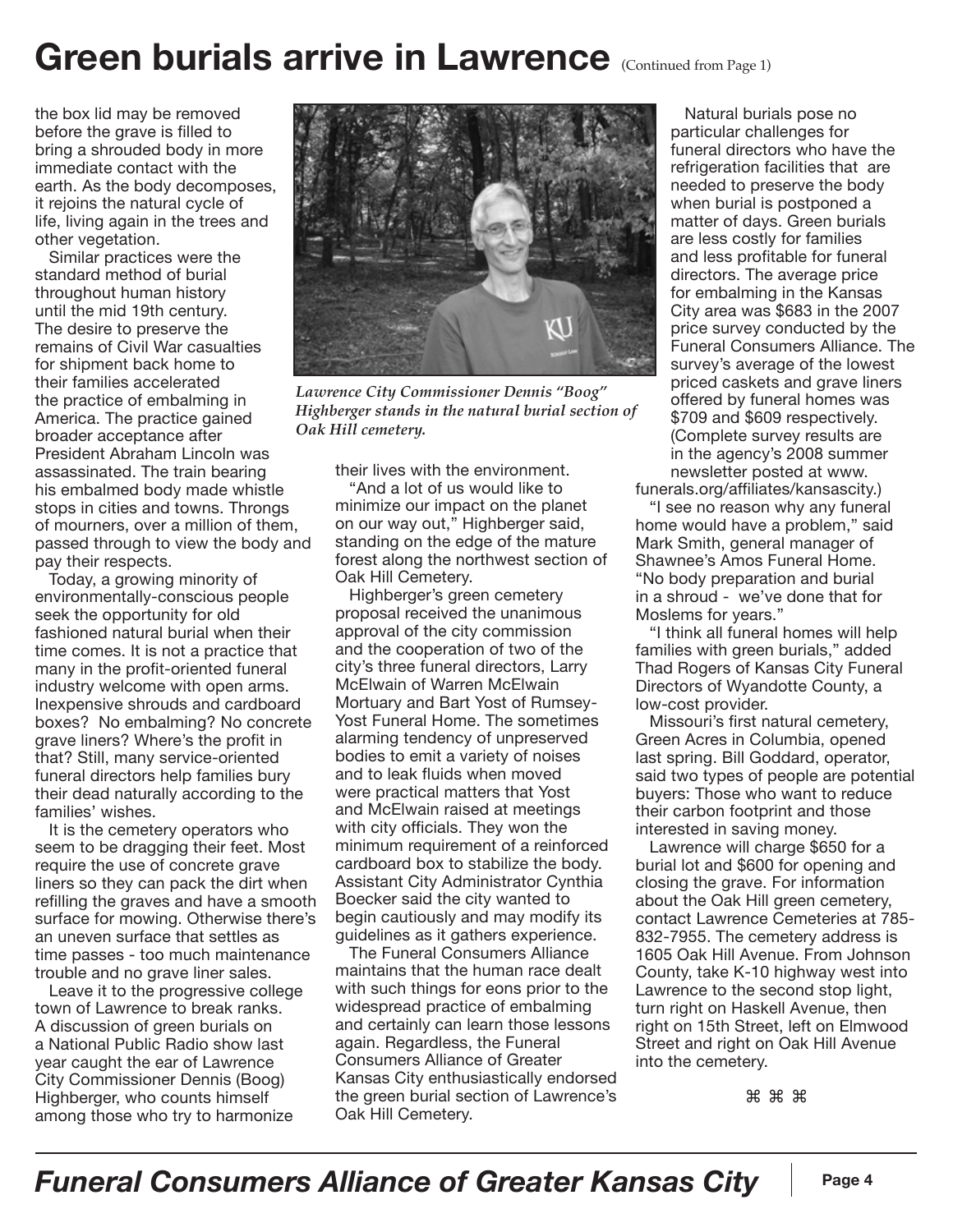## **Don't assume others know your wishes**

*By Nancy Petersen, LCSW*

We're all going to die. I know, not exactly dinner conversation, but it's true. Life is a terminal condition and despite our best efforts, we are all going to die someday. How that death will occur, what afflictions we will face and how our families and loved ones will respond are unknown and that is where this article comes in. Everyone needs to seriously consider an Advance Directive and I hope to take the fear out of this document and others like it, and encourage everyone to begin to appreciate the important role this document can play in our end of life.

So, after people decide to investigate this important document, the next questions inevitably come up. What is an advance directive and is there an EASY one? An advance directive is a place where wishes for your medical care can be documented and yes, there is a wonderful one from Aging with Dignity in Tallahassee, Florida called 5 Wishes. It was made possible by a generous grant from The Robert Woods Johnson Foundation. It is a user-friendly, very easy to understand, do-it-yourself plan for what you want when life takes a turn and illness or injury render you unable to speak for yourself. It is the perfect opportunity to have just what you want in writing. An opportunity to relieve your loved ones of the most potentially difficult decisions they may ever face. This is such a gift. Just when those who love you are experiencing great anguish, they realize you have provided them with the answers they seek most -- your own wishes.

With today's technologies, death is far more complicated than it has ever been. Few are lucky enough to simply go to sleep forever. Most of us wish this for ourselves and our loved ones, but when the medical situation or event occurs, our first instinct is to rush the person we love to the closest hospital. So, although many of us picture a calm and peaceful end, if we honestly and realistically look at what could happen, no one should be



*Nancy Peterson, LCSW*



without a clear directive to our families about our wishes.

Another mistake many make about advance directives, is assuming those who are closest to you actually know what you would want in an end-oflife situation. We get together with family and talk about the days' events, our jobs, our hopes and dreams. We do not spend much, if any, time discussing our life's end. Time spent with those we love does not mean these unspoken desires are known by the other. Case in point, my mother and I are very close and have been for many years, yet my mother was completely unaware that I would not want to live in a Persistent Vegetative State (PVS). She was stunned to learn I would want my tube feeding stopped and, without our conversation about my 5 Wishes document, she would have potentially made a decision contrary to my wishes.

Now, PVS is a serious medical situation, but other, less critical choices can be written down and known as well. For instance, late in life often a person has trouble swallowing and the doctor orders "thickened liquids" to ensure the patient does not aspirate liquid into the lungs. I often joke about it, but this is a serious concern I have…I do not ever want to chew my water (or Diet Coke)! In one of my many incarnations as a Social Worker I have fed thickened liquids to patients and I honestly cannot think of anything that would diminish my quality of life more. I also know enough medical information to know I would prefer to take my chances and risk aspiration. This is certainly not something everyone looking at end-of-life wishes would worry about. This is not something anyone would know about me if I didn't make it clear during conversations and put it in my 5 Wishes document. This is also not something that would have even given my family pause, if at some point the doctor told them it was necessary to keep me safe. But it is a true concern of mine, and now everyone who might be faced with making decisions for me knows it. There is a lot of piece of mind in that.

So, using 5 Wishes, or any advance directive, helps with these issues, and specifically 5 Wishes allows you to answer 5 basic questions, including "The Kind of Medical Treatment I Want or Don't Want," "How Comfortable I Want to Be" and "What I Want My Loved Ones to Know." It allows you to circle those statements you agree with, cross out those you don't, and even write in what may be missing that is specific to you and your wishes. It has a place to designate the person you want to make these decisions when the time comes and what you would like done at the funeral or Memorial Service. It is a skeleton document that prompts you to fill in the blanks with those things you need to consider and communicate.

Continued… on Page 6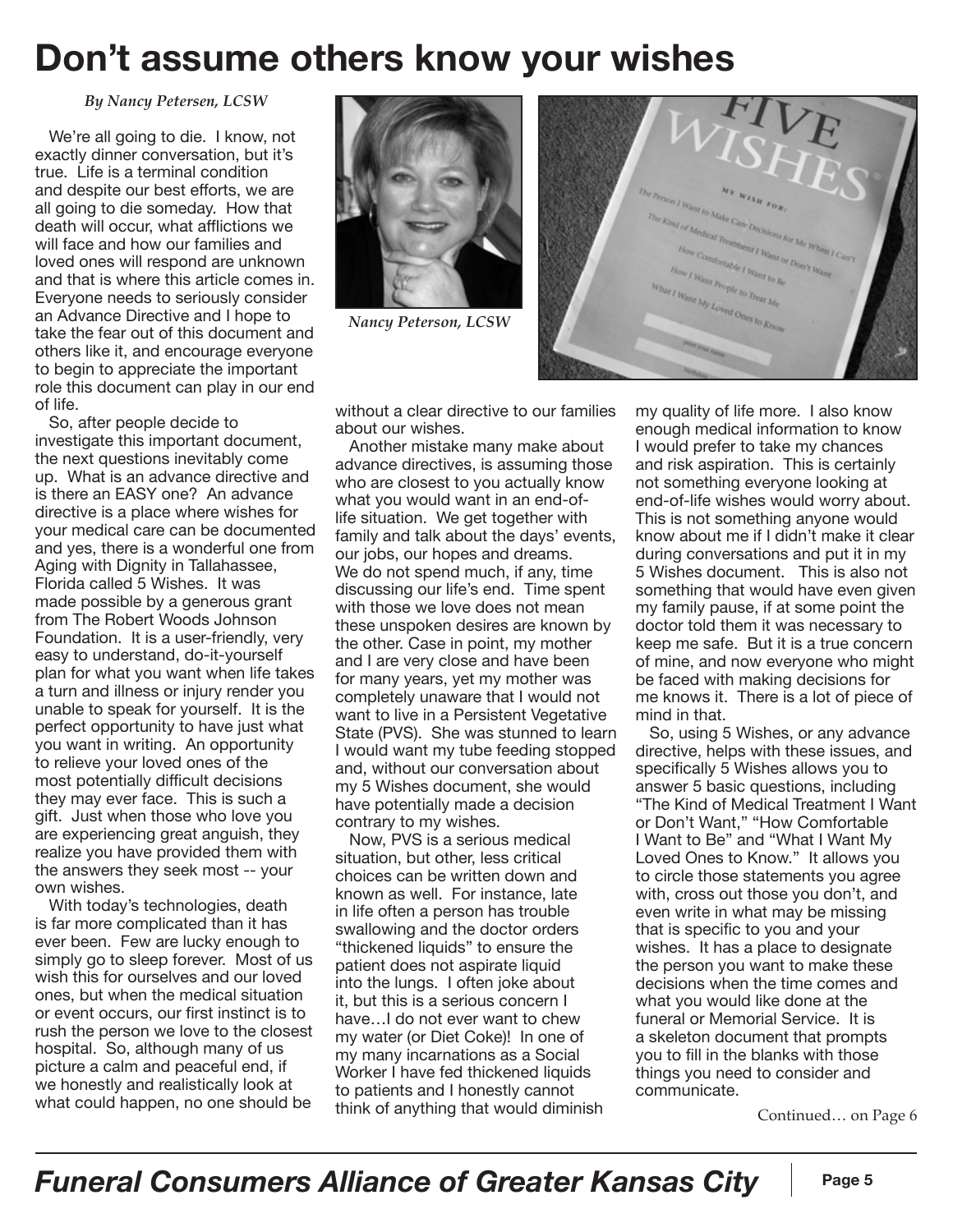### **Preneed contract Questions to ask Mo. Legislators**

If you presently own or are thinking of buying a preneed contract for funeral or burial services in Missouri, here are some questions you will want to ask Missouri Legislators who are in the process of drafting new preneed laws:

- 1) What will happen to my preneed contract if the funeral home goes out of business? (Under the present law, you may be out of luck.)
- 2) Should Missouri have a preneed guaranty fund to cover defunct funeral homes like other states?
- 3) Should there be a way for me to request information about my preneed funeral contract regarding how much I have paid in, what my account is worth today and who is holding those funds? (The present law has no such requirement.)
- 4) What is your position about trust-funded preneed contracts regarding how much of my payments should be placed in trust? (The present law requires 80 percent with 20 percent retained by the funeral home selling the contract. The Funeral Consumers Alliance believes that 100 percent should be placed in trust.)
- 5) Under what circumstances should a funeral home be allowed to withdraw interest income from a preneed trust? (Presently, funeral homes can withdraw and keep all interest income. FCA believes it should remain in the trust.)
- 6) Have you accepted any campaign contributions from a funeral home or cemetery since preneed reform was proposed last May?

### **Don't assume others know your wishes** (Continued from Page 5)

There are other advance directives available and any one is fine to use. My concern is that anyone seeing a more complicated version will feel discouraged and decide completing one is too troublesome. It is important that everyone know about the different forms and different organizations that are working to encourage people to have his/her wishes known and acted on. We live as we choose in many ways, including who our friends are, what entertainment we enjoy, what neighborhood we prefer and what

foods we crave. I see no reason that wonderful right to self-determination should cease as we near our own end.

5 Wishes is an acceptable Advance Directive in 40 states including Missouri. (Kansas does not accept it currently, but it can be attached to the state form for further clarification of your wishes). If you are interested in getting a copy of 5 Wishes, please call 1-888-5-WISHES (1-800-594-7437) or go to www.agingwithdignity.org. There is a \$5 fee for the document.

### **Preneed bills** (Continued from Page 1)

28 Republican, filed Senate Bill 1 claiming it is a place holder as the bill was completed, but as it is currently written, SB 1 only requires 85% trusting, not the 100% so many have requested. The bill is being rushed through, most likely in an attempt to thwart any attempt to make changes, and to rush it by the other committee members who know little about the issue. There might still be time for changes if we hurry. FCA encourages everyone to call their Senators and

Representatives to insist on more consumer friendly changes to the bill. To see a bill summary, go to: http:// www.senate.mo.gov/09info/BTS\_ Web/Bill.aspx?SessionType=R&BillID =512762

This legislation is important to all Missourians and to anyone considering or currently possessing a prepaid funeral policy. Please take a moment to call, email or write your representatives to state your opinions on SB1 and HB 853. We at FCA-GKC will do the same.

# **Missouri Legislators to contact**

The following Missouri legislators are members of committees involved in crafting a new law from two pending bills regarding preneed funeral contracts. Here is how to contact them.

*House Bill 853* **Rep. Jay Wasson – chairman**  573-751-1503 Jay.wasson@house.mo.gov

**Rep. Don Wells – vice chair** 573-751-1490 Don.wells@house.mo.gov

*Senate Bill 1* **Sen. Delbert Scott – chairman**  573-751-8793 Staff: Charlie Ballard and Debbie Poire

**Sen. Luann Ridgeway of Clay County** 573-751-2547 Staff: Amanda Burrows and Mike Morris

**Sen. Jolie Justus of Jackson County** 573-751-2788 Staff: Maribel Ramos and Charles Hatcher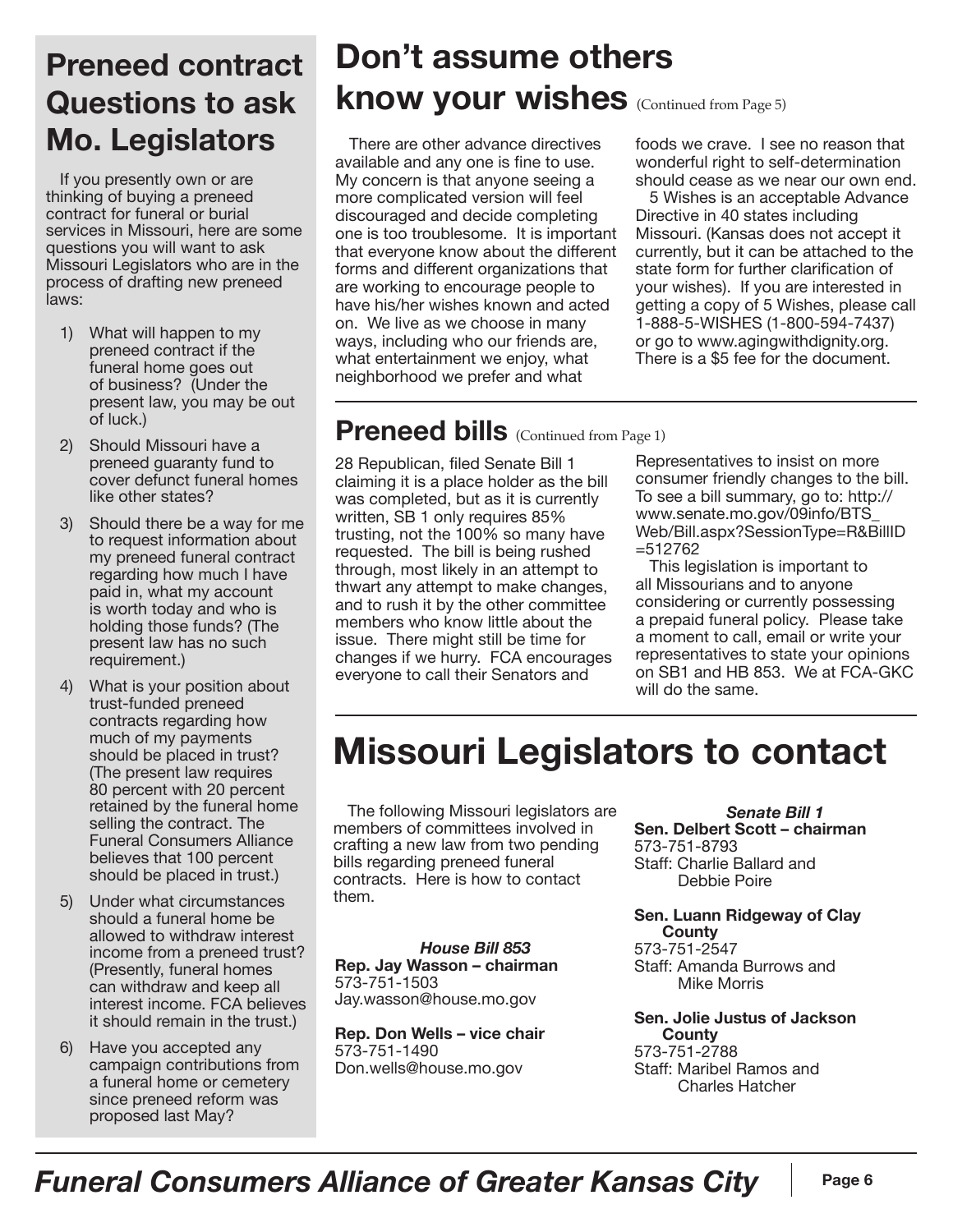# **A high school shop project for eternity**

*By Steve Nicely*

A year ago, with his parents in declining health, Jim Wallace crafted a labor of love. The Leeton, Mo. High School teacher built an oak casket in the school's shop during his free time and after school.

"What more can you give a family member than something they will be in for eternity?" he reasoned.

The students in Wallace's manufacturing technology class were fascinated by it. They proposed building one as a class project, perhaps for the eventual use of someone of modest means. Their walnut casket is about half finished. It still must be sanded, stained, varnished and upholstered – valuable skills that could come in handy in the future.

The eventual occupant for the class project remains unknown. Then there is the matter of about \$500 in out-ofpocket expenses that the shop teacher would like to recoup. A comparable casket would go for at least \$2,000 on the open market. Those questions will be answered in good time, Wallace said. Perhaps a local civic club will sponsor it for a deserving family.

Besides woodworking skills, Wallace believes the project teaches the young craftsmen something about life and death.

"The main thing I wanted to teach them is to think about other people

## **Price surveys are available**

We just printed another 500 copies of our summer 2008 newsletter containing the results of our funeral services price survey and directory of all funeral homes in the Greater Kansas City. In this economic climate, the surveys become valuable sources of information not available anywhere else. Order from one to 25 of them for yourself, your church group or club by filling out the address form on the back of this newsletter. Our printing and mailing costs are about \$1 per newsletter. We ask that you enclose enough to cover those costs and maybe a little extra.



*Their Leeton High School shop project takes shape. From left are Destinee Clary, Cody Claus, Brad Ditty, industrial technology instructor Jim Wallace and Shawn Majkowski.*

who may not be as fortunate as they are. It's something they are making as a group and will feel good about for years to come."

Wallace has a saw mill on his farm outside of Leeton, which is about 15 miles south of Warrensburg. He fells the trees, drags the logs to his house and mills the lumber. After six to eight months of drying time, it's ready for use.

The casket lids require a fairly difficult procedure – a compound miter cut. Three walnut handles on each side and one on each end will be turned on a lathe.

The oak casket Wallace made last year for one of his parents? It's still in storage. When the time comes, it will be ready.

⌘⌘⌘

# **Federal Trade Commission's Funeral Rule**

The Funeral Rule gives you the right to:

- 1) Buy only the funeral arrangements you want.
- 2) Get price information on the telephone.
- 3) Get a written, itemized price list when you visit a funeral home.
- 4) See a written casket price list before you see the actual caskets.
- 5) See a written outer burial container price list.
- 6) Receive a written statement after you decide what you want and before you pay.
- 7) Get an explanation of the written statement you receive.
- 8) Use an alternative container instead of a casket for cremation.
- 9) Provide the funeral home with a casket you purchase elsewhere.
- 10) Make funeral arrangements without embalming.

Funeral homes are required by federal law to abide by these rules. For more details, go to www.ftc.gov/bcp/edu/pubs/consumer/products/pro26.htm.